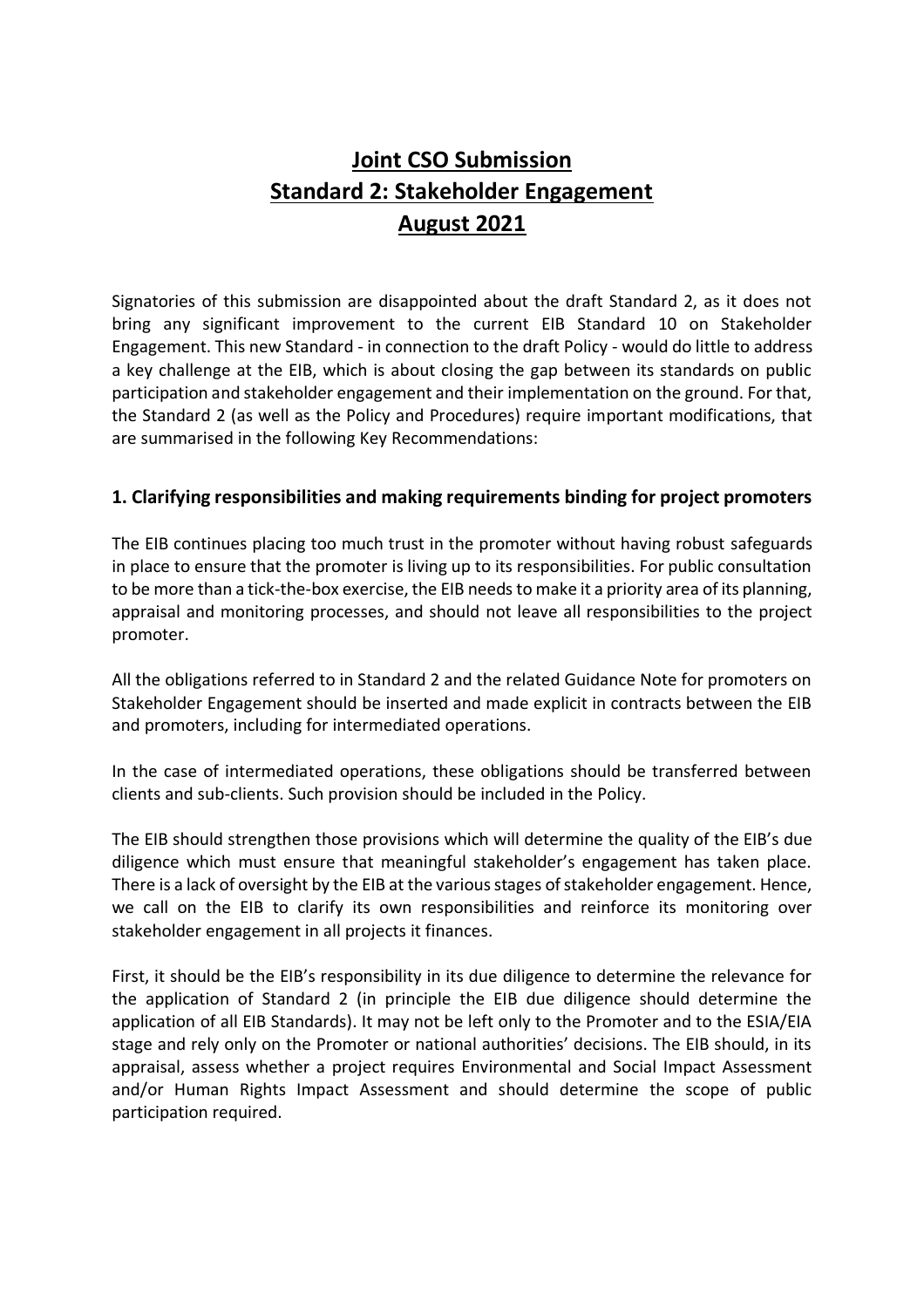The Point 5 in the Standard 2 should be changed as follows:

*This Standard applies to a specific project when its relevance is determined during the EIB's project appraisal or environmental impact assessment/environmental and social impact assessment (EIA/ESIA) process (as outlined in Standard 1) throughout the EIB project cycle and in line with the requirements described below. The nature and extent of the required stakeholder engagement will be determined by the EIB and shall be commensurate to the project's likely environmental, climate and/or social and human rights impacts and risks, taking into account the type and complexity of the project, sector and country context.*

Also, the point 12 in the Standard should be changed as follows:

*"For all projects for which the relevant competent authorities have determined that an EIA is not required, as defined in Standard 1, the promoter shall provide to the EIB for review the rationale for this decision and evidence that this determination has been made available to the public. In case the EIB due diligence determines the need for EIA/ESIA or Human Rights Impact Assessment, the promoter will be responsible to apply for the competent authority."*

An important tool for meaningful stakeholder engagement with affected communities is free, prior and informed consent (FPIC). That is why Standard 2 should recognize FPIC and include provisions to ensure that the right to FPIC is implemented in a transparent and systematic manner as well as documented publicly in project documentation.

The right to FPIC should also be extended to all affected communities in cases of land and natural resource-based investments, in line with the fundamental right to self-determination which includes sovereignty over natural resources. The extension of FPIC is becoming an emerging best practice, with the FAO's FPIC [Manual](http://www.fao.org/3/a-i6190e.pdf) for Project Practitioners recommending it [a](http://www.fao.org/3/a-i6190e.pdf)nd the United Nations Committee on the Elimination of Discrimination against Women (CEDAW) also recognised all rural women's right to FPIC before development projects are carried out on their lands. As women are often most affected in land- and natural resourcebased investments, any commitment to gender and women's rights of the EIB should translate into ensuring their right to be heard, including FPIC and proactive technical and capacity building support to ensure they can exercise these rights. This not being a practice at other multilateral banks should not be an excuse for the EIB not to act, especially as the EIB lags behind other DFI's that have adopted additional guidance on land and references to the Voluntary Guidelines on Land Tenure (Resource Equity 2019). In fact, it is particularly urgent as the Bank moves forward in its climate ambitions, considering the potential land impacts this can have and the important roles that indigenous and other local communities play in conservation and (agro)ecological practices.

Therefore, we propose to add a new provision in General requirements as follows:

*"11. (new point in General requirements) In cases of land and natural resource-based investments and projects impacting rural women, the promoter should apply requirements laid out in Standard 7 related to vulnerable, marginalised, and/or discriminated-against groups, as well as the requirements relating to the free, prior and informed consent (FPIC)."*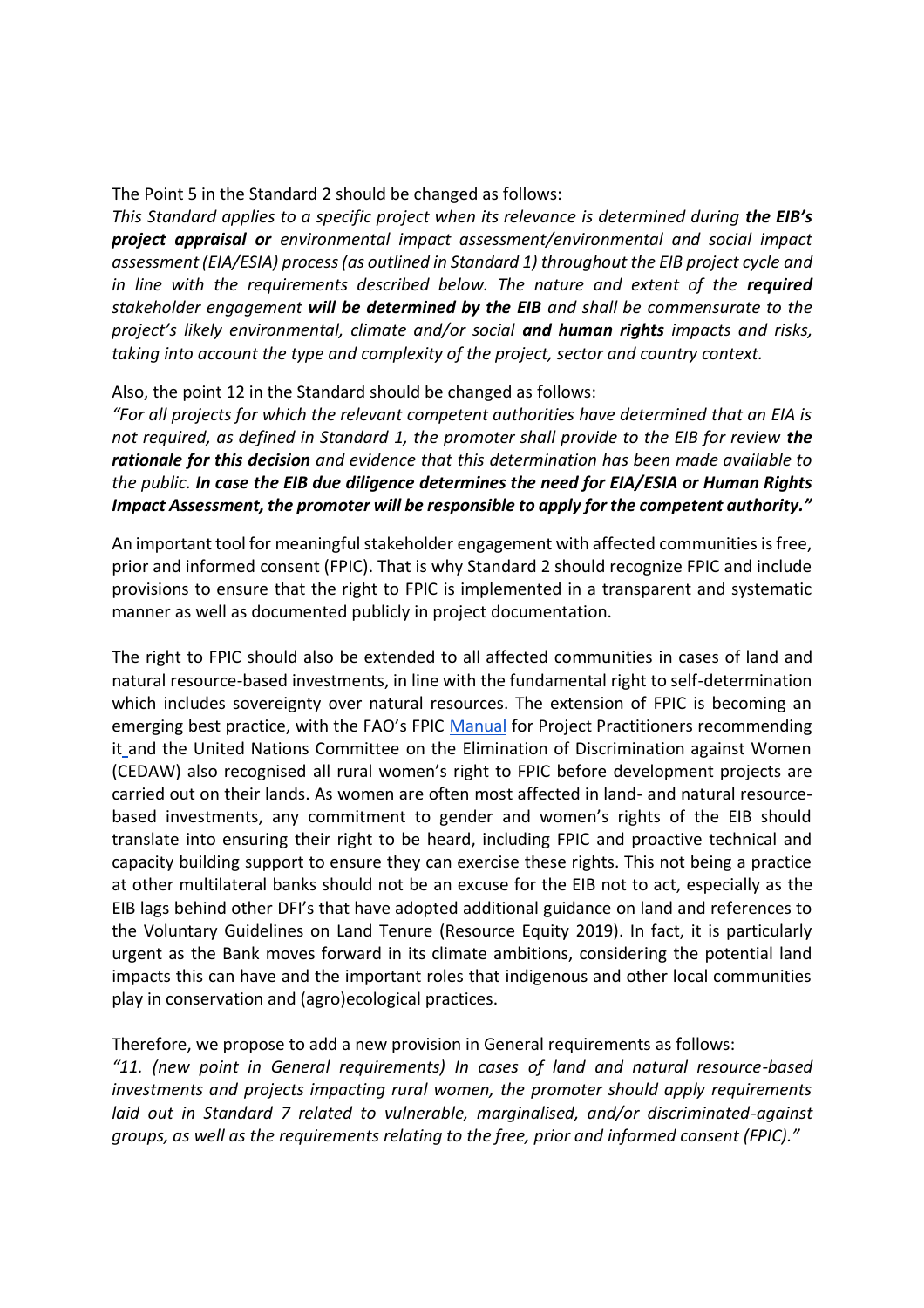The EIB should also strengthen the relevant provision concerning projects located in the "rest of the world". The point 15 of the Standard should be changed as follows:

*"On the basis of the determination as defined in point 5 of this Standard, the promoter shall carry out a stakeholder engagement process that is proportionate to the nature and scale of the project and its potential impacts and risks, involving, at a minimum13: (i) the identification and analysis of the stakeholders; and (ii) the establishment and/or maintenance of a grievance mechanism; as well as some or all of the following elements to varying degrees as deemed necessary by the EIB; iii) engagement planning; (iv) disclosure of information; (v) meaningful consultation; and (vi) monitoring and reporting."*

A recently concluded [investigation](https://www.eib.org/attachments/complaints/sg-e-2018-39-nepal-power-system-expansion-conclusions-report.pdf) by the CM illustrates how these unclear mandates fail to ensure that promoters conduct meaningful stakeholder engagement. On the Nepal Power System Expansion project, the stakeholder engagement process [suffered from a number of](https://www.accountabilitycounsel.org/client-case/nepal-220-kv-marsyangdi-corridor-transmission-line/)  [significant shortcomings](https://www.accountabilitycounsel.org/client-case/nepal-220-kv-marsyangdi-corridor-transmission-line/). This led to inadequate information disclosure on the project's environmental and social impacts and low levels of participation at consultations. The CM noted that an SEP for the project had not been created, even though the development of one "*should have been considered a must given the nature of the Project*" (Conclusions Report, para. 5.2.12). More generally, the CM found that "*The means of communication may not have always been the most effective to encourage meaningful and effective participation*" (*Id*., para 5.2.14). These findings demonstrate the need for Standard 2 to include a more actionable mandate for the EIB on determining the scope, nature and extent of the required stakeholder engagement.

Second, the EIB should always verify the results of public participation, whether and how the concerns addressed with the competent authority or project promoter were given due consideration and were addressed, in line with the [outcome of the complaint](https://www.eib.org/en/about/accountability/complaints/cases/castor-underground-gas-storage.htm) to the EIB Complaints Mechanism (CM) on the Castor project which formulated an important recommendations for the EIB, which should be fully reflected in the Policy and Standard 2: "*The Bank's services should verify that the concerns and risks flagged as part of the Stakeholder Engagement process are adequately assessed and addressed, as relevant, by the promoter. The Bank's services should also adequately document the outcome of their analysis and the appropriate action that needs to be taken for an informed decision making process.*"

#### Therefore, the Point 11 of the Standard should be change as follow:

*For all projects subject to an assessment according to the Environmental Impact Assessment (EIA) Directive, coordinated and/or supplemented with any applicable specific assessments, as defined in Standard 1, the promoter shall support the competent authorities in carrying out the relevant public participation process, including in a transboundary context where applicable, to seek to achieve outcomes that are consistent with this Standard, and provide to the EIB* **upon request***:*

*(...)*

### **2. Ensuring meaningful consultation**

The Standard shall aim at ensuring that public participation will have a tangible influence on the decisions related to proposed projects, that is, even the rejection of a project. Even with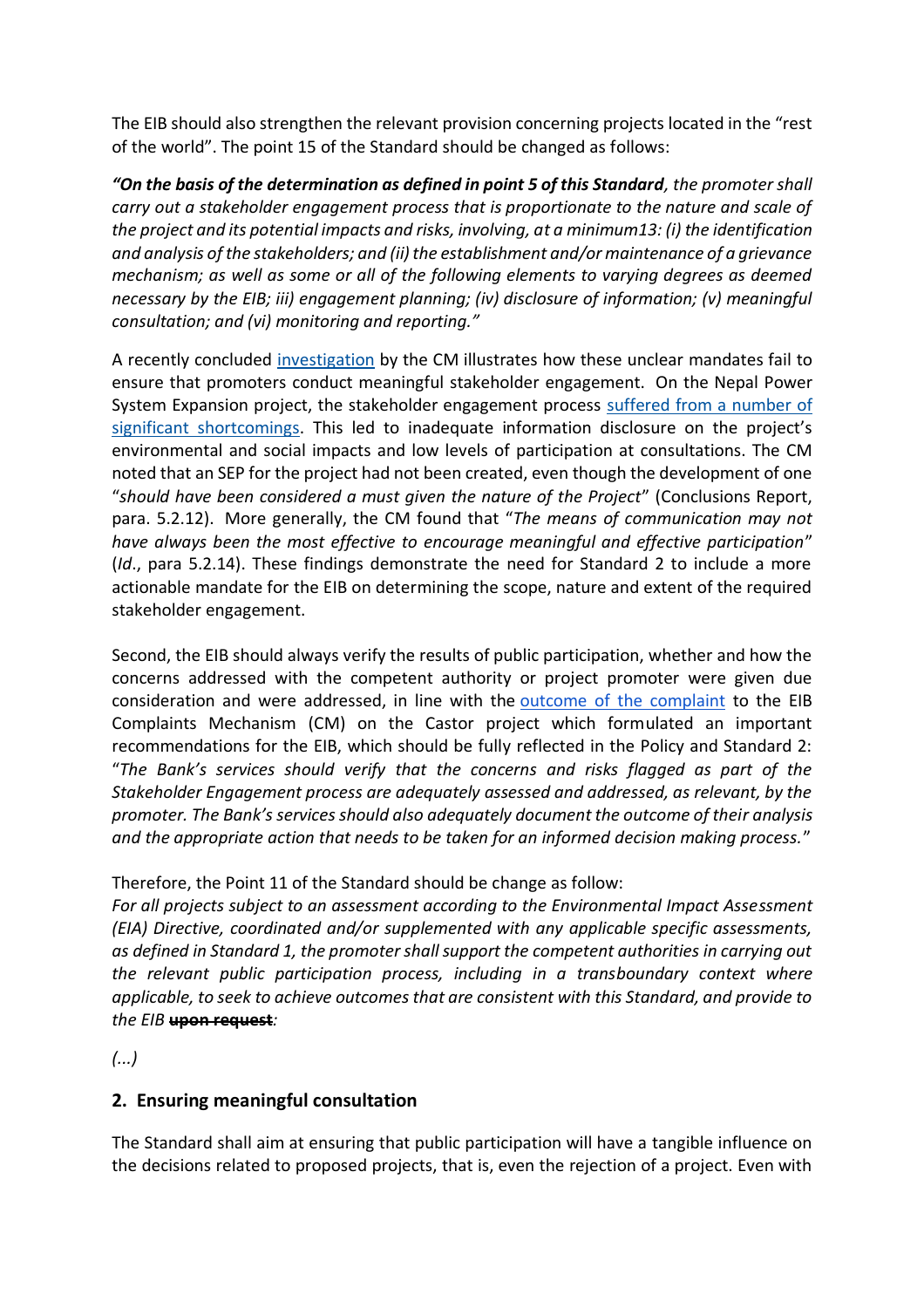best public participation procedures in place, opposition to the mere existence of a project can be well justified. In these cases, the EIB should be in a position to simply refuse to finance a project. This is not all about "misconceptions" and "misunderstandings" that should be cleared through dialogue. It is also crucial to be aware of - and where possible address - power imbalances at all levels and all times, which can hamper meaningful consultation.

#### *Identification of stakeholders*

Standard 2 should include provisions requiring the promoter to identify all stakeholders including local civil society, who might have an interest in, or may influence, the project. Specific efforts are needed to include those stakeholders that may be particularly affected and those often not included in decision-making, such as women and young people. The Standard should explicitly state that Human Rights Defenders (HRDs) and Human Rights organisations are legitimate stakeholders to be consulted, especially given how often they are targeted for highlighting human rights violations.

The proposed standard no longer includes a definition of "stakeholders" and as a result risks limiting the understanding of this term.

Therefore, we suggest that the point 16 should be changed as follows:

*"The promoter shall identify, analyse and document the different stakeholders, those who will be or are likely to be directly or indirectly affected, positively or negatively, by a project, as well as those who might have an interest in or show an interest, or may influence, the project. In doing so, the promoter shall pay particular attention to and prioritise the identification and analysis of individuals or groups that may be differentially or disproportionately affected because of their vulnerability status. Human Rights Defenders (HRDs) and Human Rights organisations should also be considered as legitimate stakeholders."*

#### *Grievance mechanism*

The EIB's Guidance Note on Stakeholders Engagement points that in case of complex projects it may be advisable to establish a grievance mechanism outside the project structure. The EIB Standard should include relevant provision. Also, the Standard should require that, in any case, the staff of the grievance mechanism should not have other functions in the project.

Therefore, the point 21 should be changed as follows:

*"Grievance mechanism refers to the system introduced and/or maintained by the promoter that enables all stakeholders, in particular affected people and communities, to channel their feedback, questions and grievances related to the environmental and social performance of the project, and access recourse and remedy. Potential conflicts of interest within the GM should be avoided by hiring independent staff with no ties to the preparation, design or implementation of the project. In case of complex projects with significant environmental, social or human rights impacts and risks, the EIB will require setting up grievance mechanisms outside of the project structure, such as in a local or community institution, non-governmental organisation or think tank.*"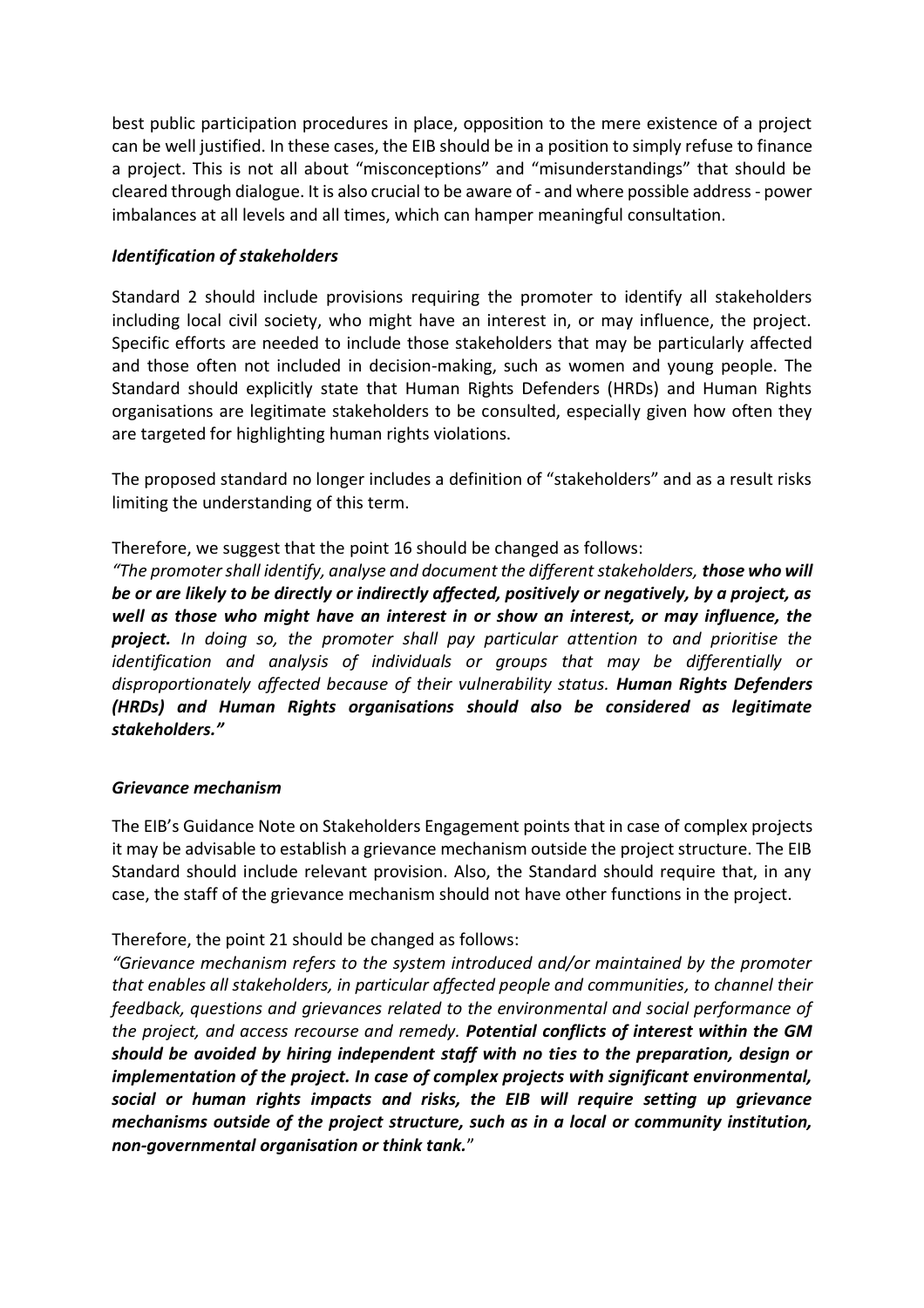The EIB's Standard should also require that promoters establish a grievance mechanism policy describing the grievance mechanism process and which should be known to project stakeholders and be publicly available. The promoter should be bound to actively disseminate information about the existence of the grievance mechanism.

#### A relevant provision shall be added as follows:

*"The promoter should establish a grievance policy describing the grievance mechanism process which should be publicly available in relevant languages on the project website, and/or in the written material about the project."*

Also, in order to ensure transparency of the grievance mechanism, the EIB's Standard 2 should require the following:

*"To ensure the transparency of the GM and its value in providing operational lessons, a periodic report should be prepared. It should be shared with the EIB and made public by posting on the project website and disclosed to project's stakeholders in an agreed way."*

#### *Engagement planning*

The requirements for Stakeholder Engagement Plan (SEP) are unclear. In particular, it is not clear for which projects SEP is required and whether it is always required for all ESIA/EIA/HRIA projects.

Therefore, we propose to change the point 26 as follows:

**"***Depending on the nature and scale of the projects and their potential impacts and risks, or if deemed necessary by the EIB, The promoter shall ensure an effective engagement process by planning it thoroughly and preparing a Stakeholder Engagement Plan (SEP)."*

### *Disclosure of information*

The Standard should clarify the promoter's responsibility for early disclosure of information. Therefore, the point 33 should be changed as follows:

*"In order to ensure the effective participation of the identified stakeholders, the Promoter is required to make the following information available to the public in the most accessible way and and as soon as it can reasonably be provided early on in the decision-making process, when all options are still open, to allow for their meaningful contribution and ensure that their opinions, interests and concerns are taken into account:*

### *(...)"*

Although the draft Standard mentions that "*meaningful consultation is a two-way process*", it does not mention the possibility for stakeholders to be proactive in the process. This is an important tool for ensuring genuine involvement of and openness to vulnerable persons.

In order to increase the ownership of stakeholders, point 38 should be changed as follows: *"The consultation includes culturally appropriate mechanisms and processes and is tailored to the different needs of stakeholders. It also considers diverse forms of targeted communication*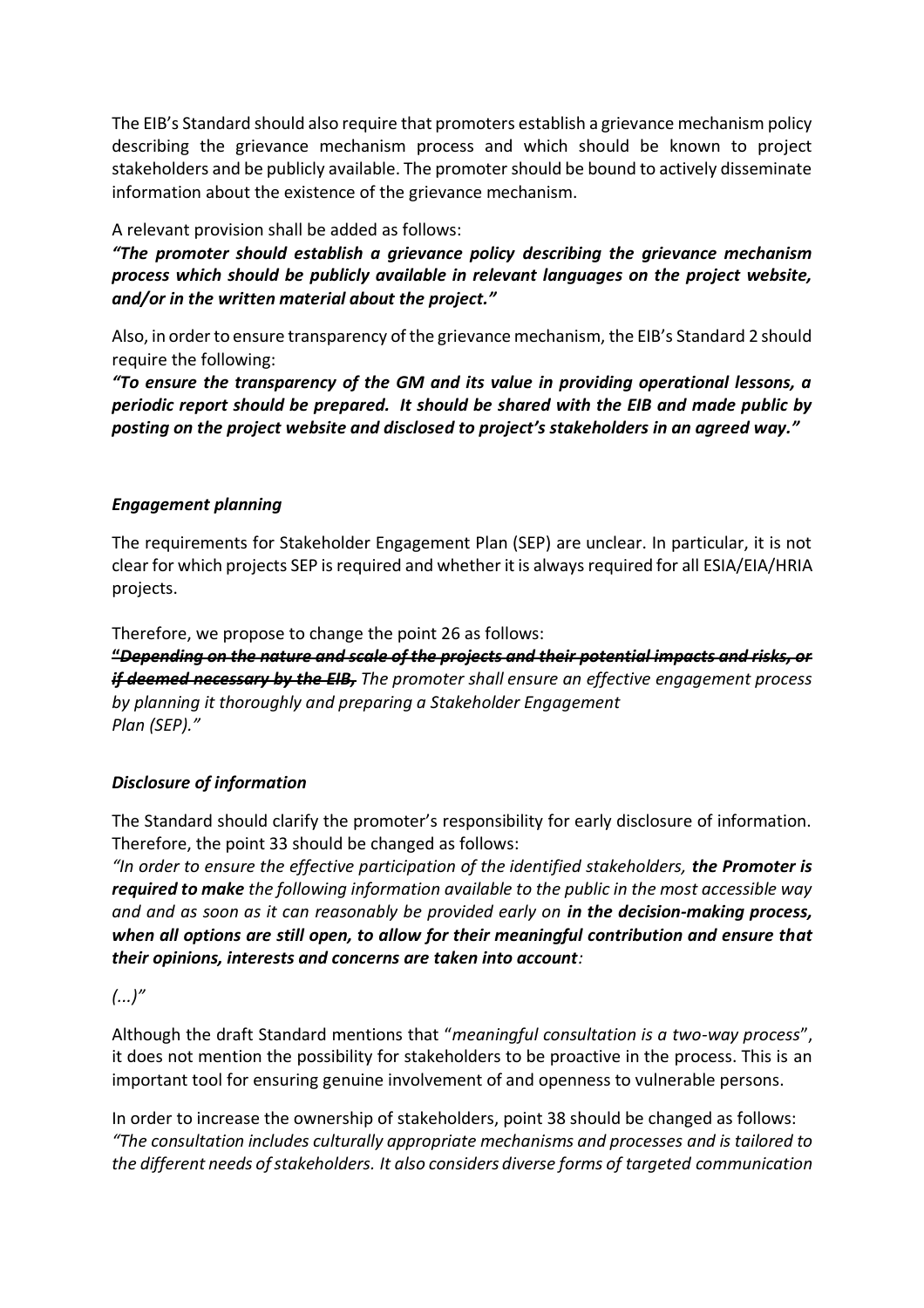*to facilitate the increased participation of men and women, taking also into account factors such as age, literacy, language, mobility, or vulnerability status.*

*The timelines for engagement shall be realistic and respectful of all identified stakeholders, and in particular affected persons and/or groups. Stakeholders should have the possibility to propose consultation methods.*

#### *Monitoring and reporting*

There should be stronger clauses on the evaluation and monitoring by third parties. At the moment the provision included in the draft Standard is extremely weak.

#### Point 42 should be changed as follows:

*"The promoter shall conduct regular monitoring of the stakeholder engagement process agreed with the EIB and use this information to identify areas in which stakeholder engagement should be strengthened, including through the revision and update of the SEP or adjustments in the grievance mechanism, as needed. Whenever feasible, the promoter is advised to The promoter shall have in place monitoring by third parties, such as stakeholder representatives, civil society or community-based organisations, affected communities, external experts, local and public authorities, think tanks or others familiar with relevant aspects of the projects."*

#### **3. Addressing risks of reprisals**

A relevant provision for preventing reprisals should be added to Standard 2 as follows: *"Project promoters are required to ensure consistency with UN Guiding Principles on Business and Human Rights and UN Voluntary Principles on Security and Human Rights. All finance contracts with promoters will include covenants prohibiting and sanctioning any form of intimidation and reprisals."*

The Standard should strengthen provisions requiring promoters to identify, mitigate and prevent risk of reprisals and report the instances of reprisals to the EIB. These important provisions may not only be left as non-binding suggestions in the Guidance Note on Stakeholders Engagement.

Therefore, we suggest to change the following provisions as following:

*"17 Based on this identification, the promoter shall further analyse and prioritise individuals and groups who may have different concerns and priorities about project impacts and risks, mitigation mechanisms and benefits, and who may require different or separate forms of engagement. Taking note of the country context and the public debate about the project and the sector in question, the analysis shall also take into account any risks of reprisals against those who voice their opinion regarding the project activities or the promoter, and identify groups at risk in that respect.*

*18 (new) Taking note of the country context and the public debate about the project and the sector in question, the analysis shall also take into account any risks of reprisals against those who voice their opinion regarding the project activities or the promoter, and identify groups at risk in that respect. The promoter's stakeholder analysis should flag specific groups, such as Indigenous Peoples, communities in the vicinity of projects in the extractives*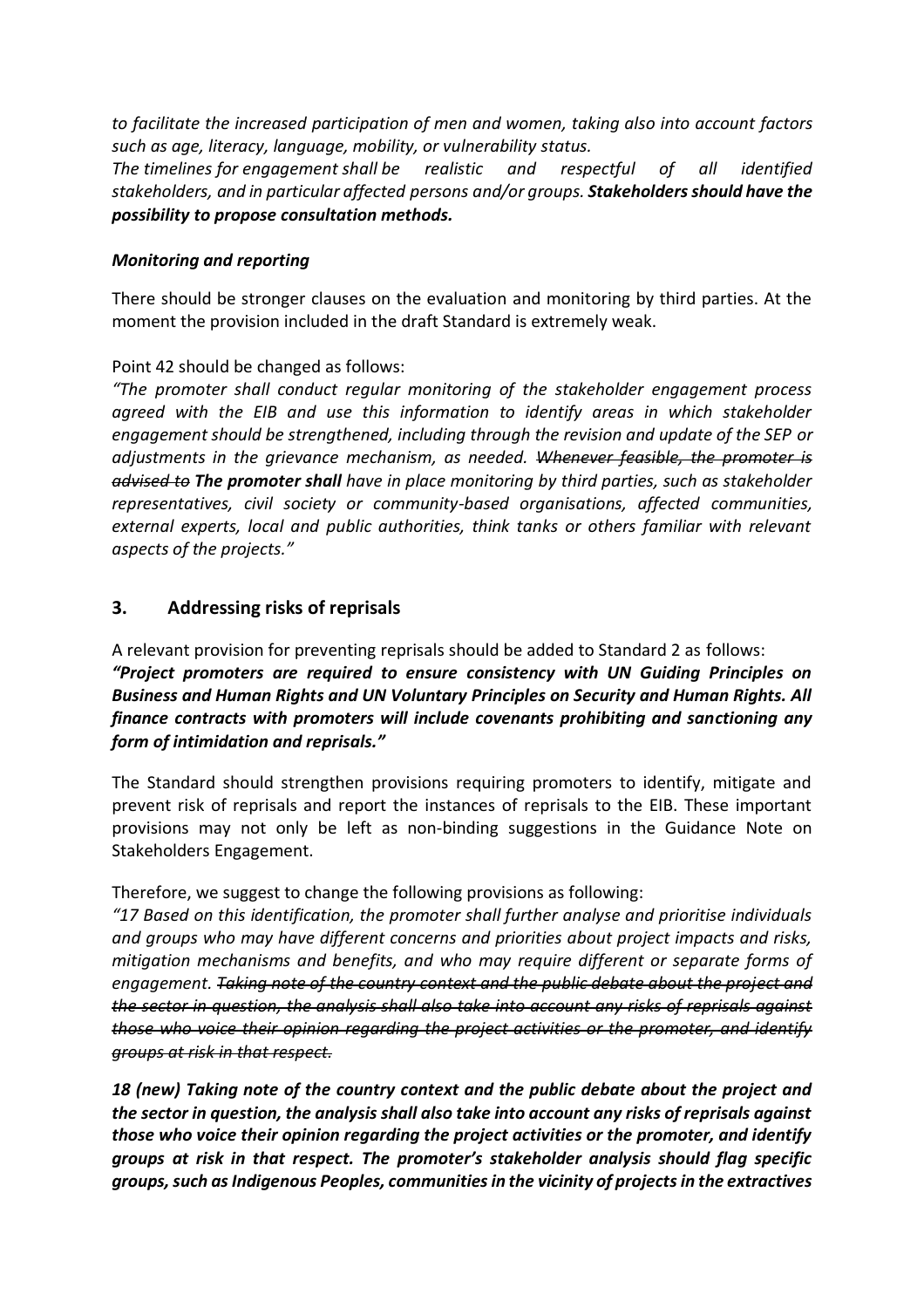*sector, forest dwellers, human rights defenders, journalists or environmental activists, who may face greater risks of reprisals. A stakeholder engagement plan (SEP) should provide secure forums for consulting these groups to promote reprisal-sensitive stakeholder engagement. It should be recognised that risks for women and men as well as for certain communities may be different, and also that risk levels may change during the project cycle. The promoter should also reiterate to all parties its zero tolerance of reprisals.*

*19 (new) Where any such risks or claims exist or are anticipated, or where there are "atrisk" groups, the promoter should have a strategic approach to preventing and responding to reprisals in an open and non-retaliatory manner, in particular by engaging constructively with individuals and groups at risk. Mitigation measures must not include exclusion of relevant rights-holders who may be at risk.*

*20 (new) If the promoter becomes aware of any allegation of reprisals, the promoter should share this information immediately with the EIB, subject to the consent of the affected individuals concerned.*

*21 (new) Responses to reprisals should be based on the principle of "do no harm", i.e. prioritising the safety and protection of the victims or others associated with them. If there is credible information that the promoter's staff, employees, or (sub)contractors have acted in a way that threatens, intimidates or coerces stakeholders, the promoter is expected to take firm action with the perpetrator, including the possibility of sanctions, as appropriate, and/or referral to other relevant authorities, such as an ombudsman, subject to the consent of the stakeholder(s) concerned. The EIB should be consulted and informed of actions taken by promoters to address and remedy reprisals, or the decision not to take any action and the reason why not***."**

### **List of signatories:**



Alliance of Associations Polish Green Network **Arab Watch Coalition** 



Accountability Counsel ActionAid International